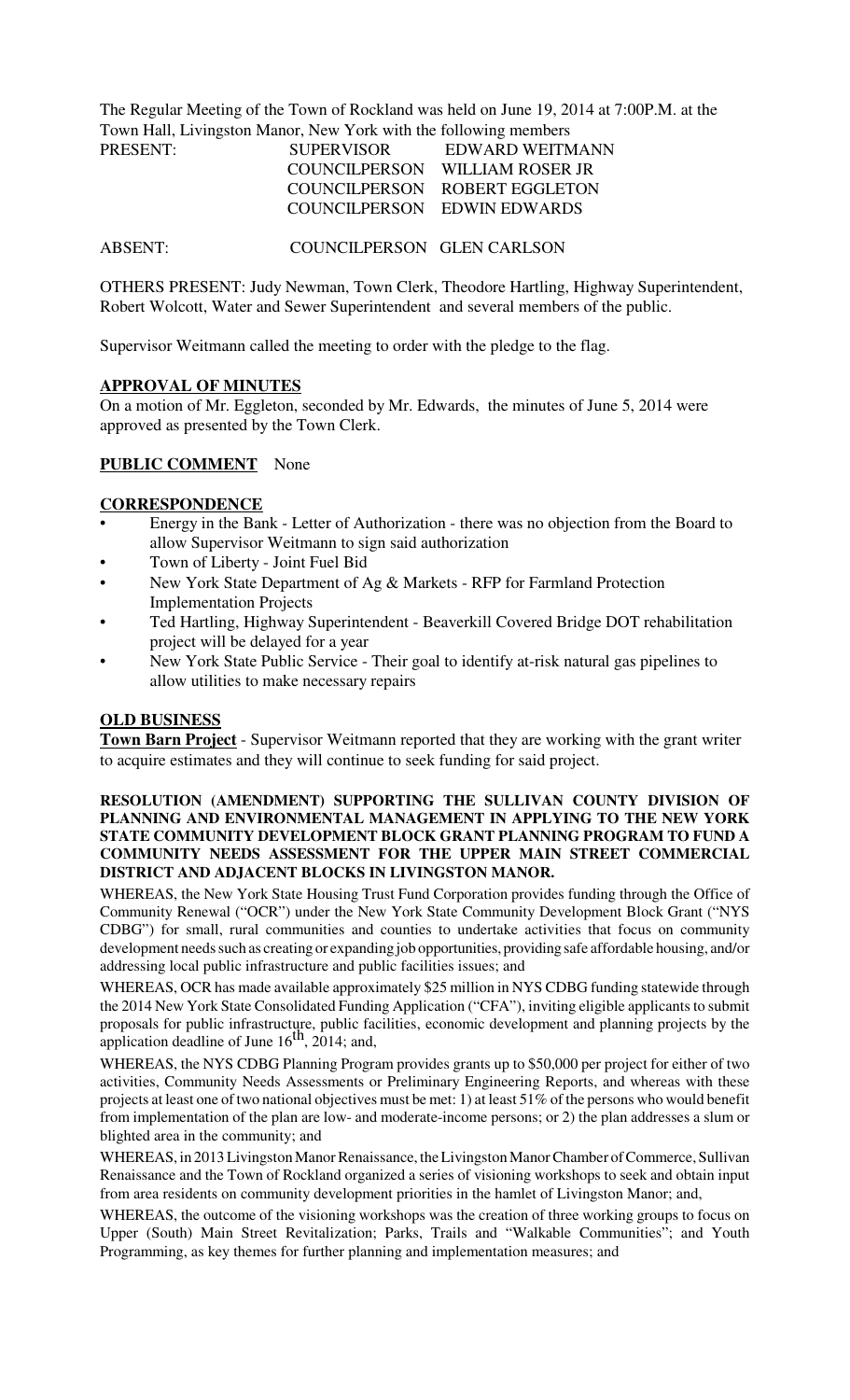# *REGULAR MEETING, TOWN OF ROCKLAND, JUNE 19, 2014*

WHEREAS, in early 2014 representatives from the Town of Rockland, Sullivan Renaissance and the Upper Main Street working group approached the County of Sullivan (the "County"), through the Division of Planning and Environmental Management ("SC DPEM") and the Division of Public Works ("DPW"), seeking assistance with opportunities to fund sidewalk and stormwater infrastructure improvements in the area of Upper Main Street; and,

WHEREAS, through further discussion, representatives from SC DPEM, the Town, Sullivan Renaissance and the Working Group determined that further needs assessment and planning were needed before funding for sidewalk improvements could be secured, and that such planning efforts might also consider flood mitigation measures proposed at the intersection with Pearl Street, commercial vacancies on Main Street, nearby vacant and industrial parcels, and access to existing and proposed parks and trails within the hamlet; and

WHEREAS, the County has offered to apply for and, if successful, to administer a NYS CDBG Planning Program grant of \$50,000 on behalf of and in collaboration with the Town of Rockland and other partners listed above, in order to conduct a Preliminary Engineering Report focused on the area of Main Street and Pearl Street as well as the Upper Main Street District in Livingston Manor;

NOW, THEREFORE BE IT RESOLVED THAT the Town of Rockland does support the County submitting said NYS CDBG Planning Program grant application through the 2014 CFA; and

BE IT FURTHER RESOLVED that, if awarded, the Town of Rockland offers its cooperation and collaboration in implementing the work plan for the NYS CDBG Planning Program Grant for Livingston Manor's Upper Main Street district.

Moved by: Mr. Roser, Seconded by:Edwards and duly adopted on Motion, June 19, 2014

**Welch Property** - Supervisor Weitmann reported that he has submitted payment and signed documents to the Treasurers Office for the purchase of the former Welch property.

## **NEW BUSINESS**

**Energy in the Bank** sent information on a proposal for solar panel projects on Town Property. The Town Board discussed this issue and they are in favor of looking into solar panels with this company and possibly others.

**Willowemoc Motel** - A letter was sent to the owner of the Willowemoc Motel from Glenn Gabbard, Code Enforcement Officer. The letter addresses violations with smoke detectors and electrical issues. Glenn also sent a letter to Livingston Manor Central School on questions about floodplain requirements for development of a dugout on their property . They are required to apply for a floodplain development permit.

**Supervisor's monthly report -** was presented. Motion by Mr. Eggleton, seconded by Mr. Edwards, to accept the Supervisor's monthly report. 4 AYES - Carried

## **DEPARTMENT HEADS**

**Ted Hartling, Highway Superintendent** reported that his department is working on cold mix paving this coming Monday on Craigie Clair Road. He also advised that he will be purchasing chipping stone from Cobleskill at \$4 more then the current distributor. The stone from Cobleskill is limestone, which is much harder then what they previously have purchased. He feels that it will hold up longer on the roads. The Board concurred with Ted decision on the purchase of limestone.

**Bob Wolcott, Water and Sewer Superintendent** reported the communication alarm system recently went out from the Livingston Manor Water Plant to a surge protector. Bob suspects that it was hit by lightening. He reported on the meeting in New Paltz with the DEC and our engineer. They are requesting engineering for an Inflow and Infiltration Study. Bob also reported on a complaint about rusty water from the Roscoe Distillery, located on Union Street, Roscoe. To clear their water up, the water department will flush the lines and try and work with them to get the matter resolved.